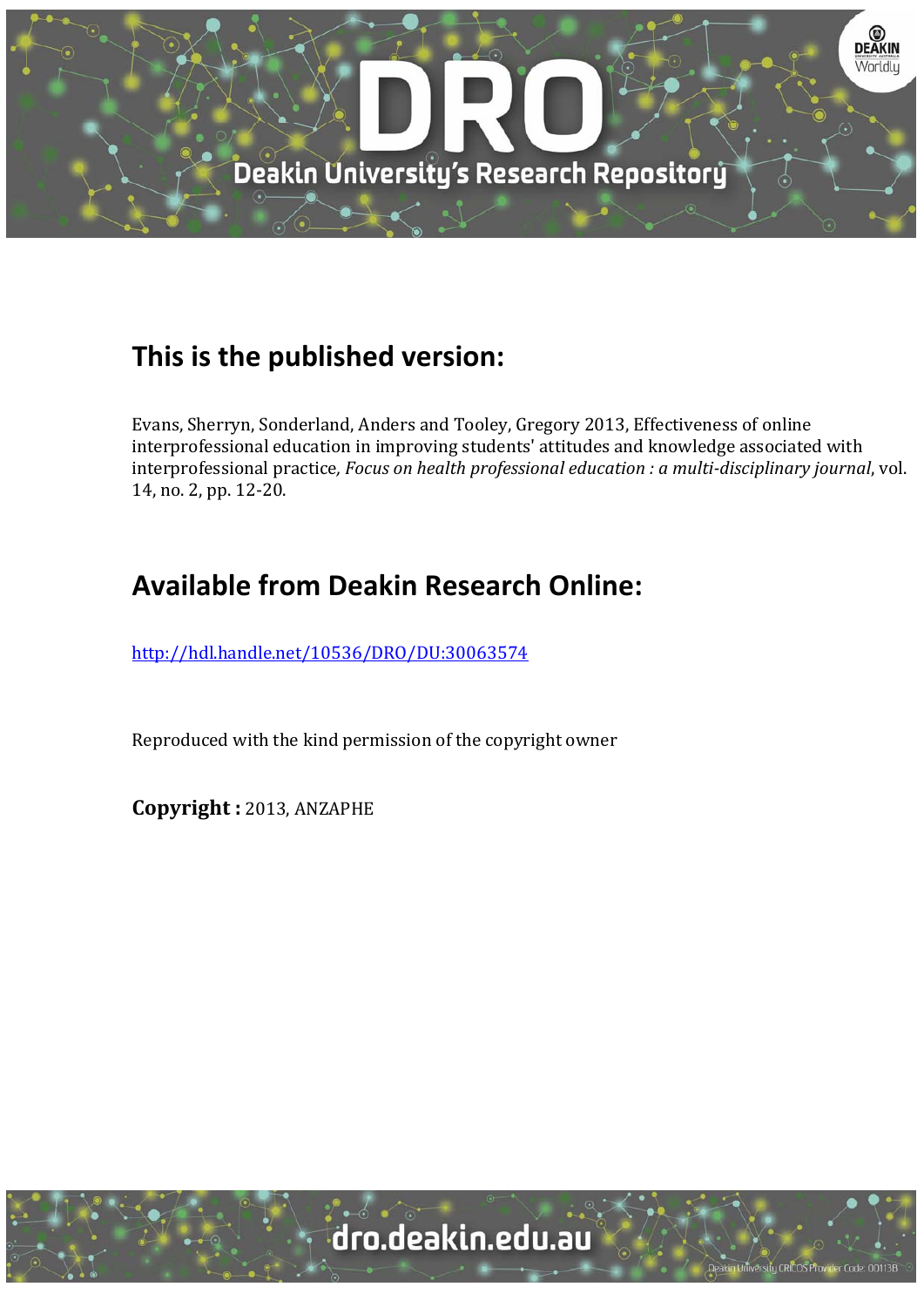## **Effectiveness of online interprofessional education in improving students' attitudes and knowledge associated with interprofessional practice**

*S. Evans, A. Sønderlund & G. Tooley*

## **Abstract**

*Background:* Online delivery has enormous potential to solve many of the logistical barriers associated with interprofessional education (IPE); however, the application of online learning to IPE is still very new. In 2009, Deakin University introduced a fully online IPE unit which utilises both synchronous and asynchronous communication technologies. The aim of this study was to examine the extent to which this unit was effective in improving students' attitudes and knowledge associated with interprofessional practice.

*Method:* Students enrolled in the online unit in 2009 and 2010 were invited to complete an online questionnaire examining their interprofessional attitudes and knowledge both preand post-delivery of the unit. This questionnaire included the University of West England Interprofessional Questionnaire (UWEIQ), questions

Deakin University

*Correspondence:* Sherryn Evans Deakin University Geelong Waterfront Campus 1 Gheringhap Street Geelong, Victoria 3220 Tel: +61 3 5227 8437 Email: sherryn.evans@deakin.edu.au

assessing their confidence in understanding the roles of various health professionals and demographic information.

*Results:* Eighty-eight students completed the questionnaire both pre- and post-unit delivery. Student attitudes towards interprofessonal interaction and interprofessional relationships and their confidence in their understanding of the roles of other health professions increased significantly for all professions from pre- to post-unit. No significant changes from pre- to post-delivery of the unit were noted for interprofessional communication/teamwork and interprofessional learning.

*Conclusion:* Fully online IPE overcomes many of the logistical barriers of implementing face-to-face IPE. This study suggests that fully online synchronous and asynchronous IPE may be an effective medium to improve students' interprofessional collaborative practice attitudes and confidence in understanding the roles of other professions. More research is required to further investigate the student and facilitator experience of synchronous and asynchronous online IPE.

*Keywords:* interprofessional education, collaborative practice, online, synchronous, asynchronous, attitude, e-learning.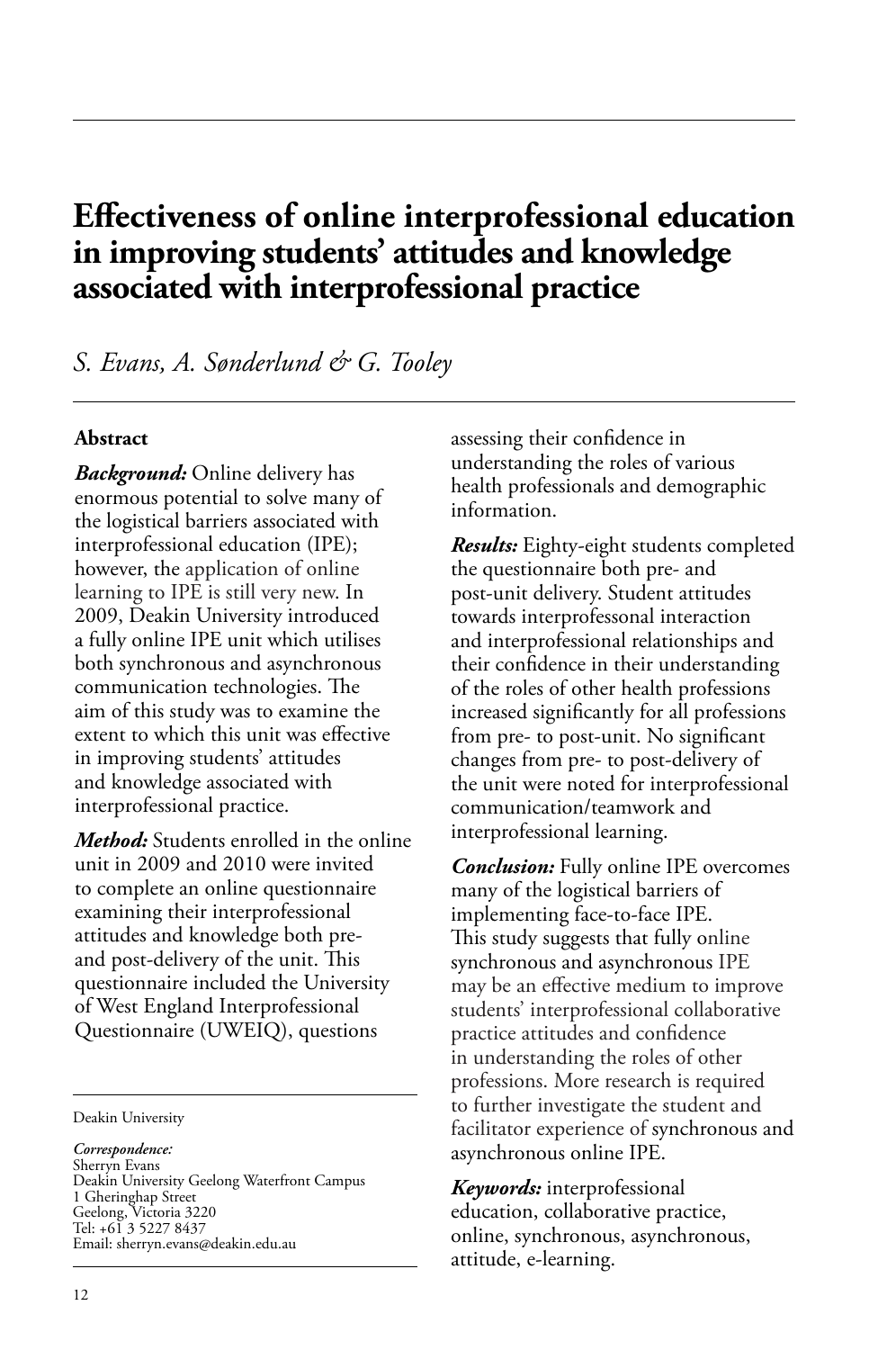#### **Introduction**

Promoting and fostering a more adaptable workforce that utilises more effective collaborative approaches is a key feature in many health reforms initiated by both international and Australian governments in recent years (Curran, Sharpe, Flynn, & Button, 2010; LTTIP, 2009). The term interprofessional collaborative practice (IPCP) has been developed to describe "when multiple health workers, from different professional backgrounds, provide comprehensive services by working with patients, their families, carers and communities to deliver the highest quality of care across settings" (WHO, 2010). In addition to improving the IPCP capabilities of current health professionals, developing these capabilities in healthcare students has been identified as an urgent national workforce development task to be addressed by the higher education sector (LTTIP, 2009). An initiative to secure interprofessional learning and, through this, promote IPCP is known as interprofessional education (IPE). Interprofessional education has been defined as education that "occurs when two or more professionals learn with, from and about each other to improve collaboration and the quality of care" (CAIPE, 2007).

While the need for IPE is well recognised, the higher education sector continues to be challenged by the many barriers associated with its delivery. One of the most challenging of these is the logistical and organisational difficulties of bringing students from a range of courses together to learn with, from and about each other in a face-to-face manner. Some of these

difficulties include, but are not limited to, geography, timetabling, placements and external accreditation requirements (Barker, Bosco, & Oandasan, 2005; Casimiro, MacDonald, Thompson, & Stodel, 2009; Miers et al., 2007).

Online learning has enormous potential to solve many of the logistical problems of implementing and delivering IPE. The online format enables the creation of an accessible, organised and structured learning environment that learners are able to access at a convenient time and location. For these reasons, the use of online technologies is now a vital part of the Australian higher education landscape, with its effectiveness being well established in the teaching and learning literature (e.g., Ruiz, Mintzer, & Leipzig, 2006). Despite this evidence and a well-established history of its use, the application of online learning to IPE is very new, with the most effective content and processes yet to be established (Casimiro et al., 2009). Some researchers have investigated the delivery of IPE using asynchronous (non-real time) technology, in particular team discussion boards, and have found overall positive student evaluation of the experience (e.g., Miers et al., 2007; Santy, Beadle, & Needham, 2009) and reported learning about each other's roles (e.g., Soloman & Geddes, 2010).Others have investigated blended approaches using a combination of face-to-face and asynchronous technology (e.g., Curran et al., 2008) or using face-toface, asynchronous and synchronous (real-time) technology with, again, some positive evaluation of the experience and the impact on IPCP attitudes (Carbonaro et al., 2008; Waterston, 2011). No studies, however, have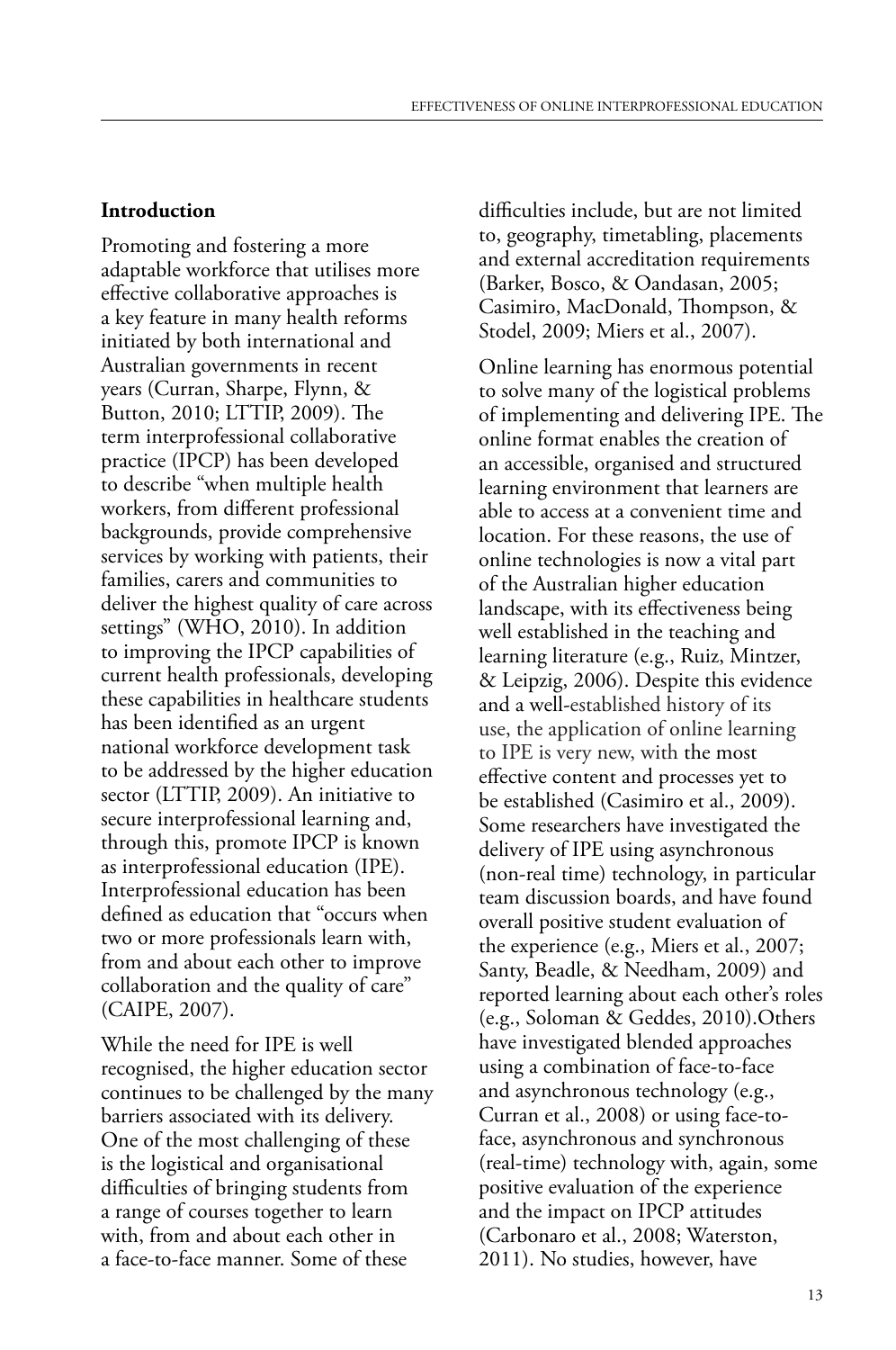evaluated the fully online delivery of IPE incorporated into the students' curriculum, utilising both synchronous and asynchronous technology.

### *Deakin Universities IPE Unit*

In 2009, the Faculty of Health at Deakin University introduced a fully online one credit point IPE unit (over 12 weeks), utilising synchronous and asynchronous communication technology for students from nursing, occupational therapy, social work, medicine, dietetics and psychology. After exploring various IPE delivery options, it was clear that fully online delivery was the only option to overcome the significant logistical barriers of students geographically dispersed across four campuses and university and placement timetabling difficulties of six different courses, while simultaneously aligning with Deakin's core commitment to contemporary and flexible teaching programs.

Deakin's IPE unit is designed to provide the students with the opportunity to examine the evidence for interprofessional collaboration, explore the roles, responsibilities and perspectives of the various professions in the healthcare team (including their own), reflect on personal factors that influence how they as individuals work in teams, collaborate with others in the interprofessional team to plan care/services and develop the ability to communicate with healthcare teams in the online environment. The unit is based on experiential learning with a particular focus on case-based learning, reflective practice and the creation of an interprofessional community of practice. Medicine, psychology and dietetics students take the unit as a compulsory

part of their curriculum, while it is currently an elective unit for nursing, occupational therapy and social work students (although the unit will be compulsory for these courses, as well, in coming years).

There are two streams to Deakin's IPE unit that run concurrently throughout the 12-week trimester: a self-directed stream and an interactive case conference stream. In the self-directed stream, students undertake structured experiential activities and reflective tasks to explore topics such as the roles of different health professionals, their own personality styles, team development, leadership, assertiveness and conflict management.

In the interactive case conference stream students are divided into interprofessional teams of approximately eight students supported by a facilitator. In these teams, students participate in weekly online asynchronous discussions (WebCT), focusing on issues related to IPCP such as overlapping roles of the professions and the role of the patient/ client in the team. In addition, they participate in four 1 1/2-hour case conferences in which they develop care plans for complex patient/client cases. These case conferences are synchronous (real time) and run using the desktop virtual classroom environment Elluminate (www.elluminate). In this virtual classroom, students and a facilitator interact in real time via voice (headphones and microphone), instant texting and an interactive white board. The interactive white board allows participants to share various resources, such as word files, which they use to develop care plans as a team. The teams spend approximately an hour developing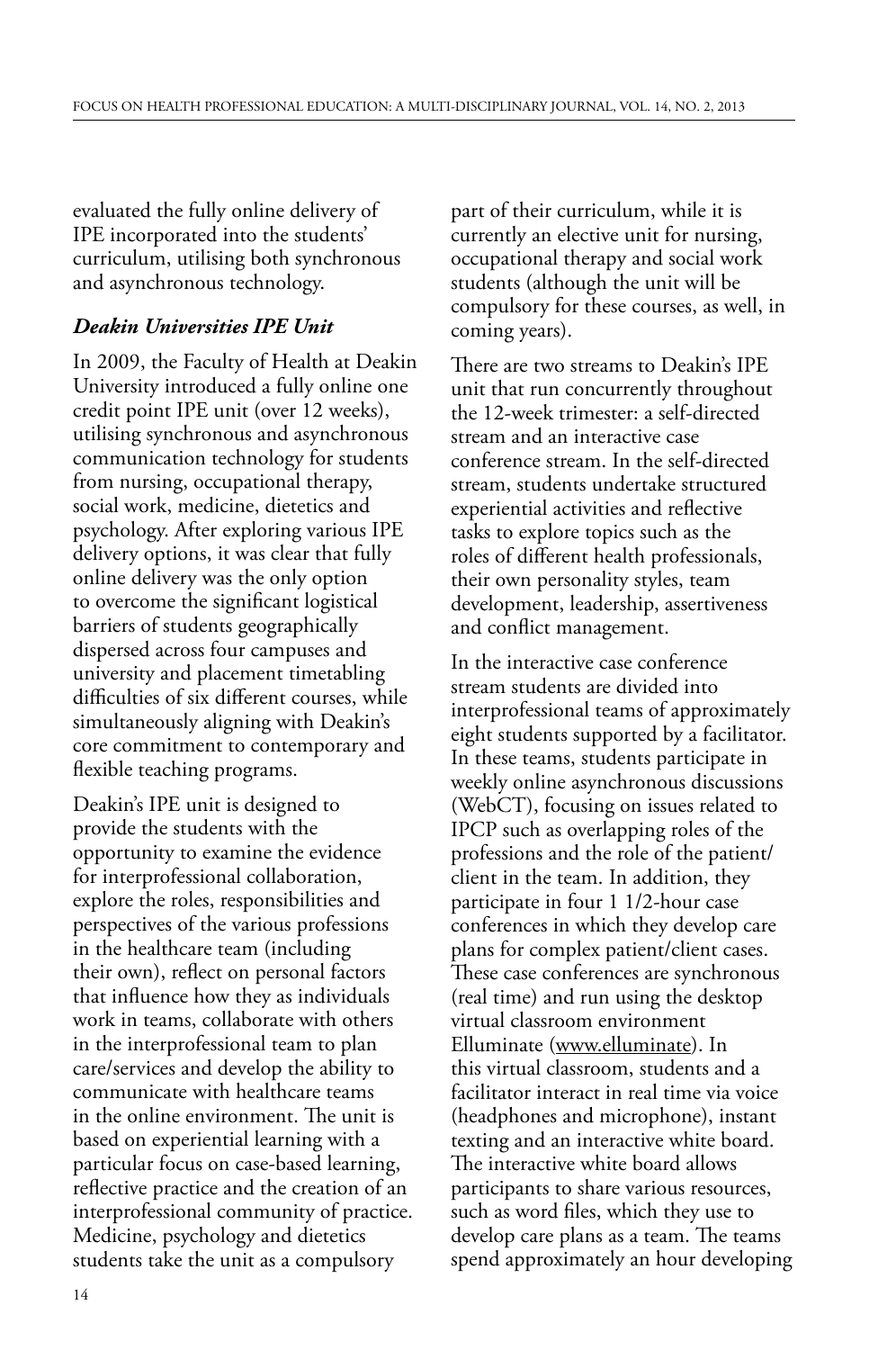their care plans, with an emphasis on recognising unique and overlapping roles and responsibilities of the different professions while maintaining a patient/ client-centred approach. The team then spends an additional half an hour participating in structured reflective discussion about both their individual and the team performance.

The aim of this study was to examine the extent to which online asynchronous and synchronous delivery of IPE is effective in improving students' attitudes and knowledge associated with IPCP.

## **Method**

Students enrolled in Deakin's online unit in 2009 and 2010 were invited to complete an online questionnaire examining their interprofessional attitudes and knowledge both at the commencement of the unit (preunit) and at the completion of the unit (post-unit). This questionnaire included the University of West England Interprofessional Questionnaire (UWEIQ) (Pollard, Miers, & Gilchrist, 2004) questions about their confidence in understanding the roles of different health professionals along with demographic information.

#### *The University of West England Interprofessional Questionnaire (UWEIQ)*

The UWEIQ was selected because it was originally developed to be used for multiple timeframes and was therefore appropriate for a pre- and post-test measure. This questionnaire also uses terminology which is appropriate for a broad range of health professions, similar to those undertaking the online IPE unit. The UWEIQ has 35 items

across four subscales: communication and teamwork, interprofessional relationships, interprofessional learning, and interprofessional interaction. For the interprofessional learning and interprofessional interaction scales, scores from 9–22, 23–31, and 32–45 indicate, respectively, positive, neutral and negative attitudes towards interprofessional learning and perceptions of interprofessional interaction. Scores on the interprofessional relationships scale from 8–20, 21–27 and 28–40 indicate respectively positive, neutral and negative attitudes towards the respondent's own interprofessional relationships. In the communication and teamwork scale, scores from 9–20, 21–25 and 26–36 are considered to indicate, respectively, positive, neutral and negative self-assessment of communication and teamwork skills. For all scales, therefore, a pre- to posttest decrease in scores indicates an improvement—that is a more positive attitude—on the measure. Reliability of the instrument has been reported to range from 0.76 to 0.84 (Pollard et al., 2004).

## *Roles of health professionals*

Respondents were also asked to indicate their level of agreement with the statement, "I feel confident in my understanding of the role of a **…** in the healthcare team" for nine specific health professions from 1 (strongly disagree) to 6 (strongly agree) for each profession.

## *Ethics*

The study was approved by Deakin University Human Research Ethics Committee.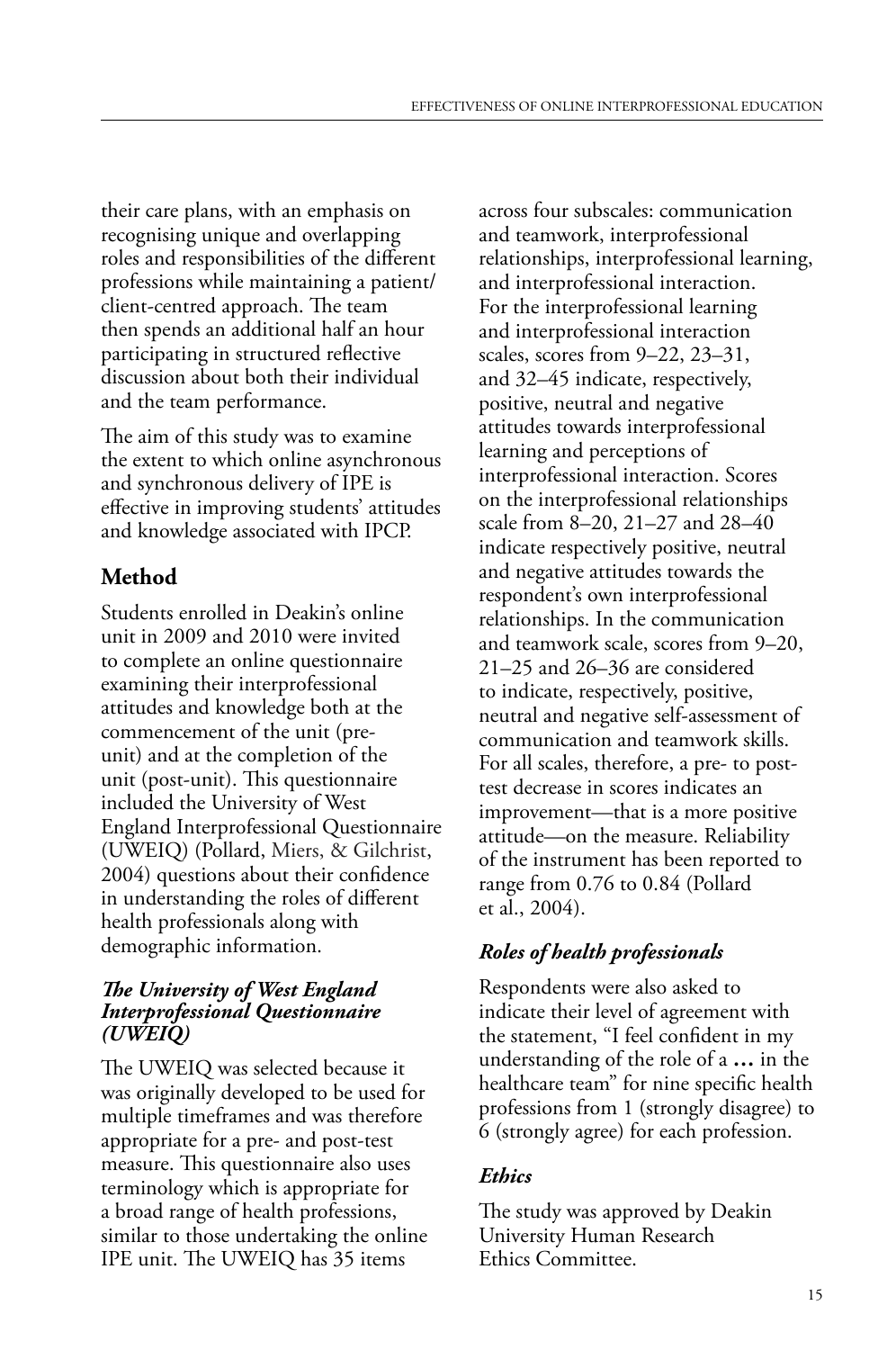| <b>Professions</b>   |     | N of students<br>enrolled in course<br>(% male/female) | N respondents<br>(% response<br>rate for<br>profession) |        | $%$ male/<br>female of<br>respondents | Mean age<br>(SD) of<br>respondents |              | $%$ response<br>rate of total<br>sample |
|----------------------|-----|--------------------------------------------------------|---------------------------------------------------------|--------|---------------------------------------|------------------------------------|--------------|-----------------------------------------|
| Nursing              | 56  | (5.0/95)                                               | 9                                                       | (16)   | 0.0/100                               |                                    | 28.4 (11.8)  | 10.2                                    |
| <b>Dietetics</b>     | 18  | (0.0/100)                                              | 3                                                       | (16.6) | 0.0/100                               | 23.3                               | (1.1)        | 3.4                                     |
| Psychology           | 81  | (11.1/88.9)                                            | 18                                                      | (22.2) | 5.5/94.5                              | 28.5                               | (7.3)        | 20.4                                    |
| Medicine             | 243 | (42.2/57.8)                                            | 41                                                      | (16.9) | 37.5/62.5                             | 25.0                               | (4.5)        | 46.6                                    |
| Social work          | 54  | (5.5/94.5)                                             | 10                                                      | (18.5) | 0.0/100                               |                                    | 33.00 (10.8) | 11.4                                    |
| Occupational therapy | 42  | (9.5/90.5)                                             |                                                         | (16.6) | 14.7/85.3                             | 21.6                               | (0.7)        | 8.0                                     |
| Totals               | 494 |                                                        | 88                                                      |        | 19/81                                 | 26.5                               | (7.4)        | 100.0                                   |

**Table 1:** Number, gender and mean age of students from each profession in the sample

### **Analysis**

Data analysis was conducted in two stages. First, the participants who completed the online questionnaire both pre- and post-unit delivery were identified and extracted to a pre- to postunit delivery matched (by person) data set which comprised the data informing this study. Means and standard deviations for the matched pre- to postunit delivery sample were generated for each of the UWEIQ scales, as well as for the scales measuring student confidence in understanding the roles of the different professions. Any missing scores within a scale were replaced using mean substitution.

Next, as the data were normally distributed, paired sample T-tests were conducted to ascertain any differences in participant responses pre- and postunit on the UWEIQ and confidence in understanding the roles of other professions questions. The analyses were performed using SPSS Version 17 Compare Means Paired Sample T-test, with SPSS frequencies being used for evaluation of assumptions.

### **Results**

## *Characteristics of student participants*

Of the 494 students who undertook the online IPE unit in 2009 (n=214) and 2010 (n=280), 88 (18%) completed the questionnaire both pre- and postunit delivery. As the analysis required a pre- to post-matched sample, this subset comprised the data for the current study report.

Table 1 summarises the number of students from each profession and the percentage of males and females for both those enrolled in the course and the questionnaire respondents, along with the mean age of the sample. As can be seen in this table, the number of students from each profession ranged from 3 in dietetics to 41 in medicine. Participant ages ranged from 20 to 53 with a mean age of 26 (SD=7.43). The age group 20–26 accounted for 70.5% (n=62) of the total sample. The next largest age group 27–30 included 12.5% (n=11) of the population. The majority of the sample were females (81%, n=72).

Table 2 presents the results of the preto post-unit delivery UWEIQ scores. As seen in this table, the students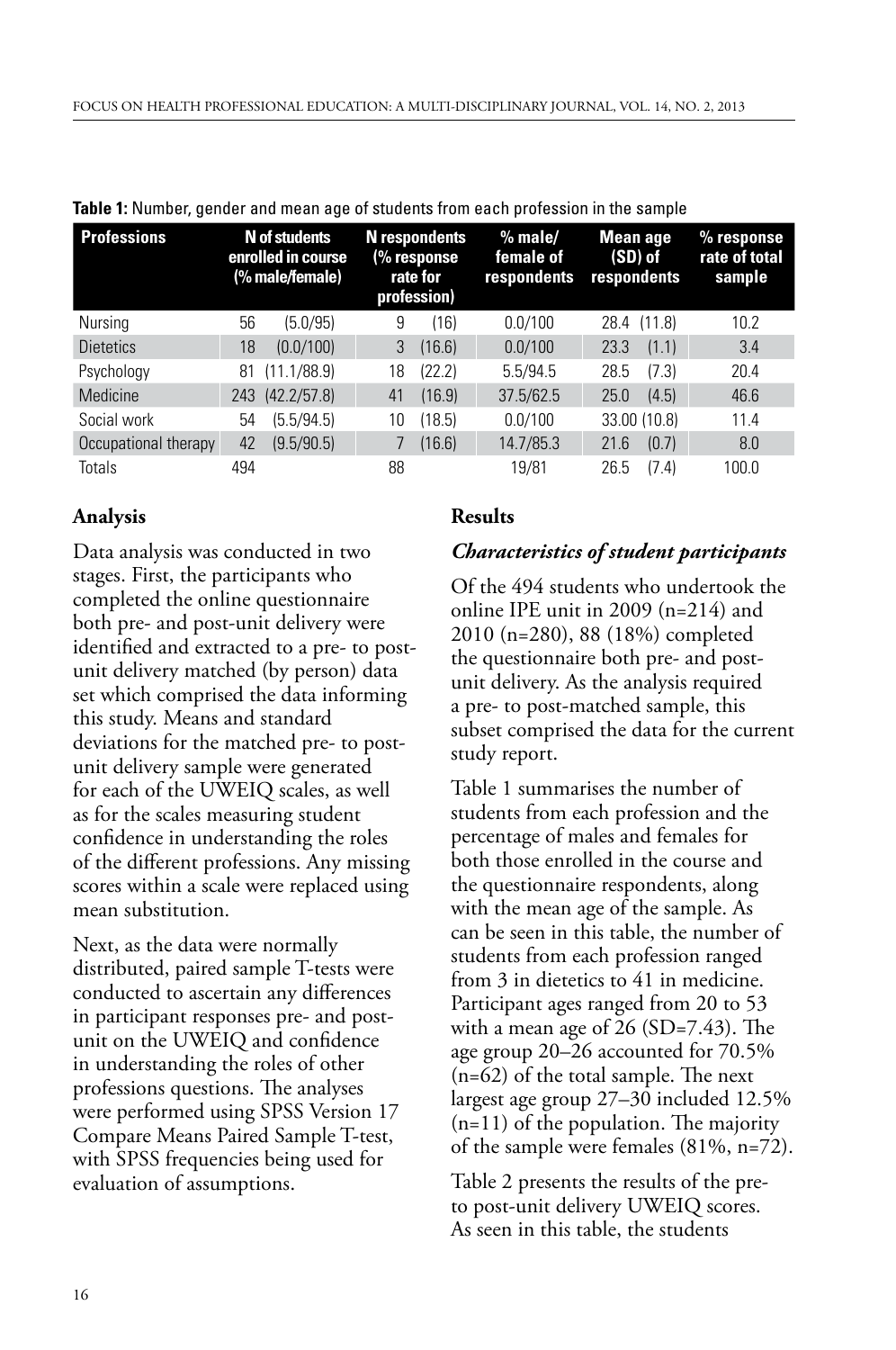| UWE-scale                 | Mean<br>pre-unit<br>(standard<br>deviation) | Mean post-<br>unit (standard<br>deviation) | t     | df | Sig.   |
|---------------------------|---------------------------------------------|--------------------------------------------|-------|----|--------|
| IP-learning               | 15.49(4)                                    | (4.5)<br>15.88                             | $-76$ | 87 | .445   |
| IP-interaction            | (3)<br>34.17                                | (3.5)<br>32.00                             | 6.48  | 87 | p<.001 |
| IP-relationship           | 19.44 (3.9)                                 | (2.9)<br>17.22                             | 5.65  | 87 | p<.001 |
| IP-communication/teamwork | 23.08(2.9)                                  | (2.9)<br>23.17                             | $-42$ | 87 | .671   |

|  |  |  |  |  |  | Table 2: UWE Interprofessional Questionnaire pre- and post-unit results |
|--|--|--|--|--|--|-------------------------------------------------------------------------|
|--|--|--|--|--|--|-------------------------------------------------------------------------|

**Table 3:** Confidence in understanding professional roles

| <b>Profession</b>    | <b>Mean pre-unit</b><br>(standard<br>deviation) | <b>Mean post-</b><br>unit (standard<br>deviation) | t       | df | Sig.   |
|----------------------|-------------------------------------------------|---------------------------------------------------|---------|----|--------|
| Occupational therapy | 3.44(1.3)                                       | 4.73(0.8)                                         | $-8.72$ | 87 | p<.001 |
| Social work          | 3.57(1.3)                                       | 4.44(1.0)                                         | $-6.80$ | 87 | p<.001 |
| Nursing              | 4.17(0.9)                                       | 4.86(0.9)                                         | $-5.92$ | 87 | p<.001 |
| Psychology           | 3.77(1.3)                                       | 4.69(1.0)                                         | $-6.56$ | 87 | p<.001 |
| Medicine             | 4.58(0.8)                                       | 5.03(0.6)                                         | $-4.76$ | 87 | p<.001 |
| <b>Dietetics</b>     | 3.78(1.0)                                       | 4.61(0.9)                                         | $-6.16$ | 87 | p<.001 |
| Pharmacy             | 4.13(0.9)                                       | 4.66(0.7)                                         | $-4.67$ | 87 | p<.001 |
| Physiotherapy        | 4.11(0.8)                                       | 4.66(0.8)                                         | $-5.03$ | 87 | p<.001 |
| Speech pathology     | 3.27(0.9)                                       | 3.74(0.8)                                         | $-4.67$ | 87 | p<.001 |

attitudes towards interprofessional interaction improved significantly from pre-to post-unit (34.17 to 32, p=0.00) along with their attitudes to interprofessional relationships (19.44 to 17.22, p=0.00). There was no significant change from pre- to post-unit delivery in their attitudes to interprofessional learning or their self-assessment of their communication and teamwork skills.

Table 3 presents the mean pre- and postunit delivery scores for the questions relating to students' confidence in understanding the roles of nine different professions. As seen in this table, student confidence in their understanding of the roles of other health professions increased significantly for all professions from pre- to post-unit.

## **Discussion**

While the need for IPE and the potential positive outcomes in relation to changes in students attitudes, knowledge and skills is well recognised (e.g., Hammick, Freeth, Koppel, Reeves, & Barr, 2007), the higher education sector is challenged by the many logistical barriers associated with its delivery. Online learning has enormous potential to solve many of the logistical problems of implementing IPE; however, the application of online learning to IPE is still in its infancy. A number of studies have reported some positive student evaluation of asynchronous online IPE (e.g., Miers et al., 2007; Santy et al., 2009); however, few have explored the inclusion of synchronous online IPE in its delivery (Carbonaro et al., 2008;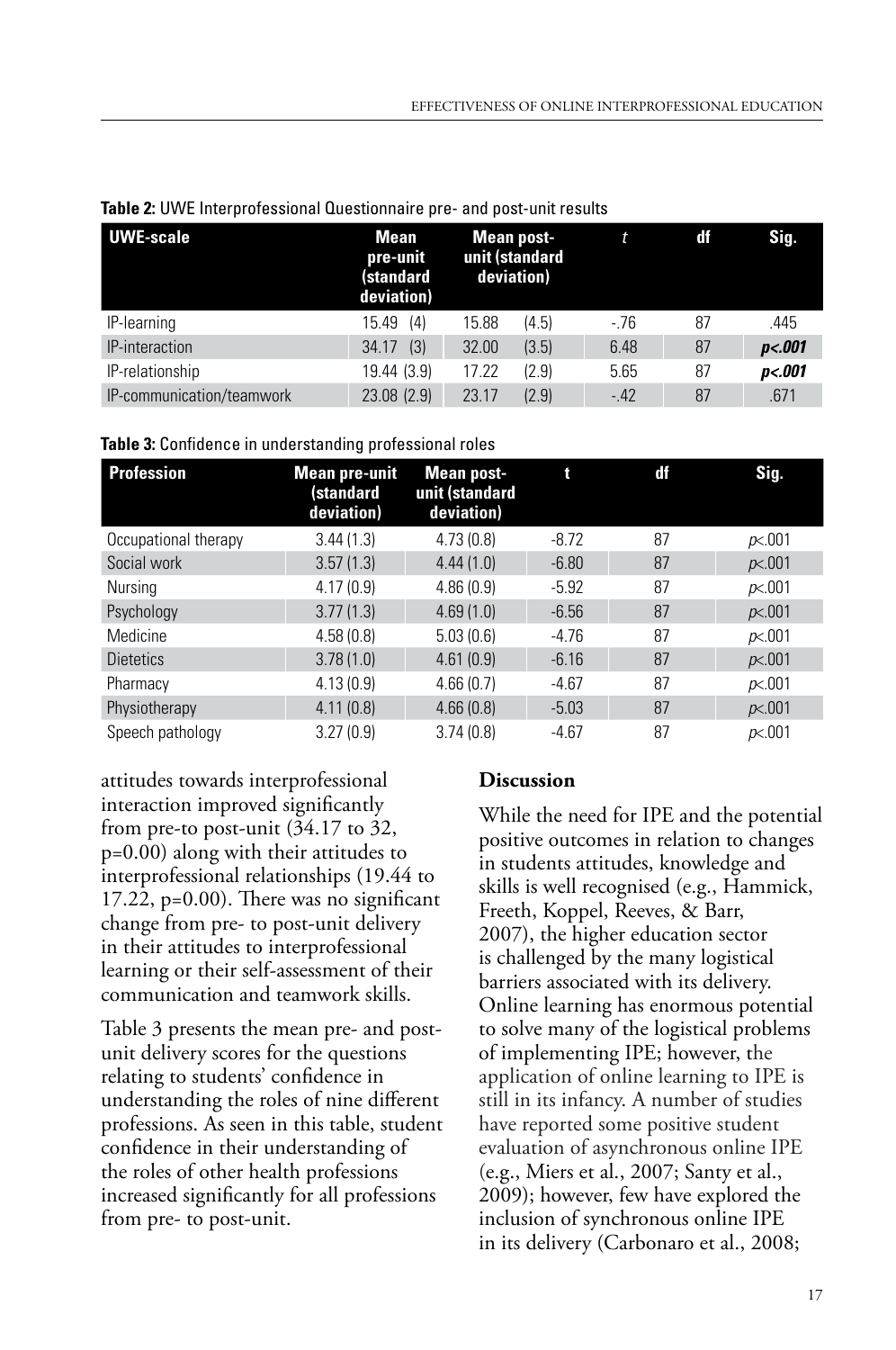Waterson, 2011). Deakin University's online IPE unit is unique in that it provides health professional students with the opportunity to learn with, from and about each other in a fully online mode, using both asynchronous and synchronous technology. The aim of this study was to examine the extent to which Deakin's online asynchronous and synchronous delivery of IPE is effective in improving students' attitudes and knowledge associated with IPCP.

The results of this study suggest that the fully online IPE unit was effective in improving students' perceptions of interprofessional interaction and their attitudes towards their own interprofessional relationships. It was also demonstrated that the unit was effective in increasing the students' confidence in understanding the roles of other health professionals. No significant changes were seen for the students' self-assessment of their communication and teamwork skills or attitudes towards interprofessional learning. It is interesting to note that pre-unit, the students already had positive attitudes to interprofessional learning as indicated by a mean of 15.49 on this subscale (scores of 9–22 indicating positive attitudes) and remained positive following their involvement in the unit (mean of 15.88). Unlike the interprofessional learning subscale, there does appear to be room for improvement in students self-assessment of communication and teamwork skills with both pre- and post-unit delivery (23.08 and 23.17 respectively) mean test scores falling in the neutral score range (21–25). Carbonaro et al. (2008) similarly reported improvement in students' attitudes associated with IPCP as

measured by the UWEIQ; however, unlike the current study, they also included a face-to-face component in addition to the synchronous and asynchronous components. Likewise, Waterston (2011) included a faceto-face component; however, the use of synchronous technology was not compulsory for the students nor did the researchers quantitatively examine attitudinal change. The findings of the current study, therefore, build on this previous work by demonstrating that a combination of asynchronous and synchronous online delivery of IPE can have positive effects on students' perceptions of interprofessional interaction, their attitudes towards their own interprofessional relationships and their confidence in understanding the roles of other health professionals, without a face-to-face component. More generally, these results may indicate that the online format of IPE improves student awareness of IPCP, increases the perceived value of IPE and IPCP, and thus facilitates an environment conducive to the internalisation, endorsement and, ultimately, future use of IPCP.

Several limitations to the study findings reported in this paper should be noted. Completion of the questionnaire was voluntary, and while large numbers of students completed the questionnaire pre-unit, response rates for students completing both pre- and post- unit delivery was lower (18%). It is, therefore, possible that the opinions reported may not be representative of students from each cohort surveyed. In addition, it needs to be acknowledged that the results are based on self-report and hence expressed attitudes may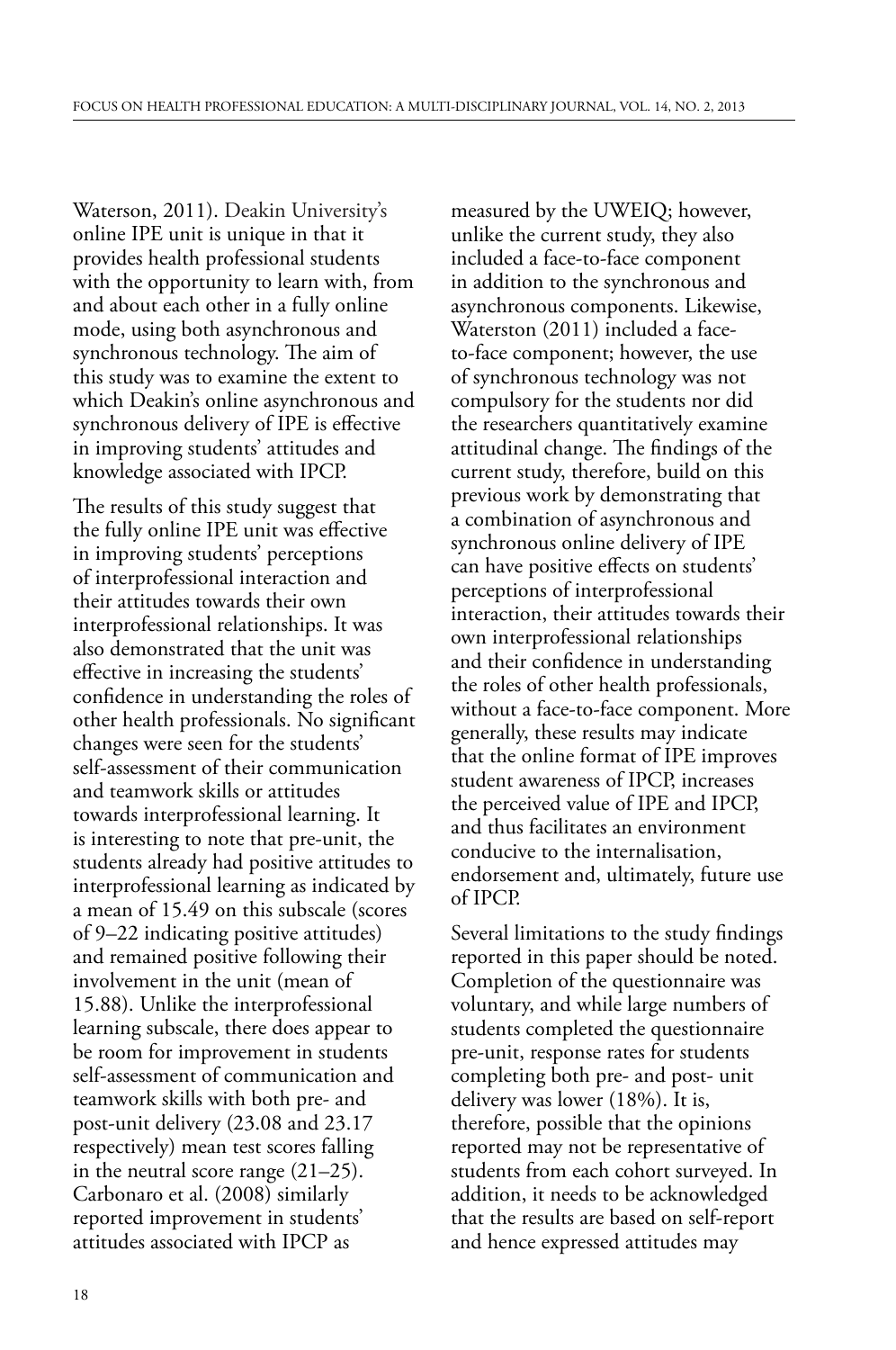not correlate with actual behaviour. Another limitation is the absence of a control group to compare the actual effect of exposure to IPE on student IPCP attitudes. Finally, due to uneven and, in some cases, small representation from the different professions (e.g., ranging from n=3 in dietetics to n=41 in medicine), differences between professions were not examined in this study. With a larger sample size, examining these differences would be valuable since previous studies show significant differences in the attitudes of students towards IPE and IPCP on the basis of professional background (e.g., Curran et al., 2010; Morrison, Boohan, Moutray, & Jenkins, 2004; Tunstall-Pedoe, Rink, & Hilton, 2003).

While this study demonstrated that fully online IPE can be effective in improving some attitudes associated with interprofessional collaborative practice, more work is needed in the area of online IPE. This study included both asynchronous and synchronous components, although it did not examine the relative effects on attitudes and confidence of each of these components individually. In addition, future qualitative work is needed to focus more closely on the teaching and learning experience of both asynchronous and synchronous online communication mediums. This should focus on the experience of online IPE delivery for students and facilitators and, more specifically, on the experience in each of these distinct mediums. Previous studies have considered the experience in asynchronous delivery from the students' (e.g., Miers et al., 2007) and facilitators' (e.g., Solomon & King, 2010) perspective, but none have

explored the experience of synchronous delivery, or compared the experience of the two mediums. Similarly, no studies have considered the specific facilitator skills required to facilitate synchronous IPE delivery.

Fully online IPE overcomes many of the logistical barriers of implementing face-to-face IPE. This study suggests that fully online IPE may be an effective medium to provide students with the opportunity to work together and learn with from and about each other, improve their IPCP attitudes and, in doing so, ultimately improve client care.

## **References**

- Barker, K. K., Bosco, C., & Oandasan, I. F. (2005). Factors in implementing interprofessional education and collaborative practice initiatives: Findings from key informant interviews. *Journal of Interprofessional Care*, *19*(S1),166–176.
- Carbonaro, M., King, S., Taylor, E., Satzinger, F., Snart, F., & Drummond, J. (2008). Integration of e-learning technologies in an interprofessional health science course. *Medical Teacher*, *30*(1), 25–33.
- Casimiro, L., MacDonald, C. J., Thompson, T.L., & Stodel, E. (2009). Grounding theories of W(e) Learn: A framework for online interprofessional education. *Journal of Interprofessional Care*, 23(40), 390–400.
- Centre for the Advancement of Interprofessional Education (CAIPE). (2007). Available from: www.caipe.org.uk